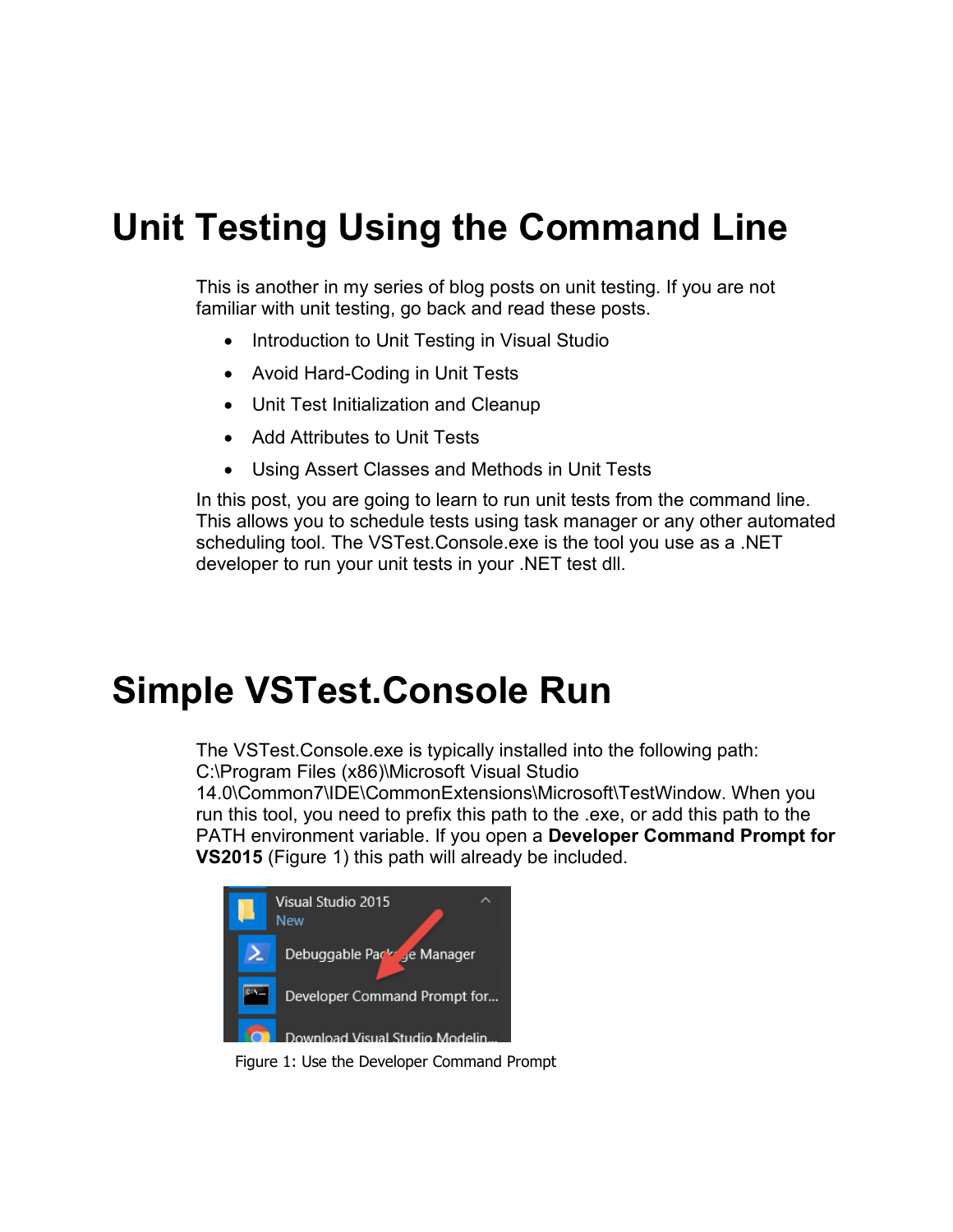If you have been creating the project as you have been following along with this series of blog posts, you have a DLL named MyClassesTest.dll located in the \bin\Debug folder of where your project is located on your disk. Open a Developer Command Prompt and navigate to that folder. Type in the following in your command window.

```
VSTest.Console.exe MyClassesTest.dll
```
Press the Enter key and you should see something that looks like [Figure 2.](#page-1-0) You may or may not have the warnings depending on if you added the DeploymentItem attributes.



Figure 2: A simple run of the VSTest.Console

# <span id="page-1-0"></span>**View Installed Loggers**

Now that you know how to run your unit tests from the command line, you now need to learn to log the results to a file that you can look at later. If you are going to be running your unit tests overnight, you want to come back in the morning to see the results. If they are just sitting in a command window, you could accidentally close that window and you would lose the results.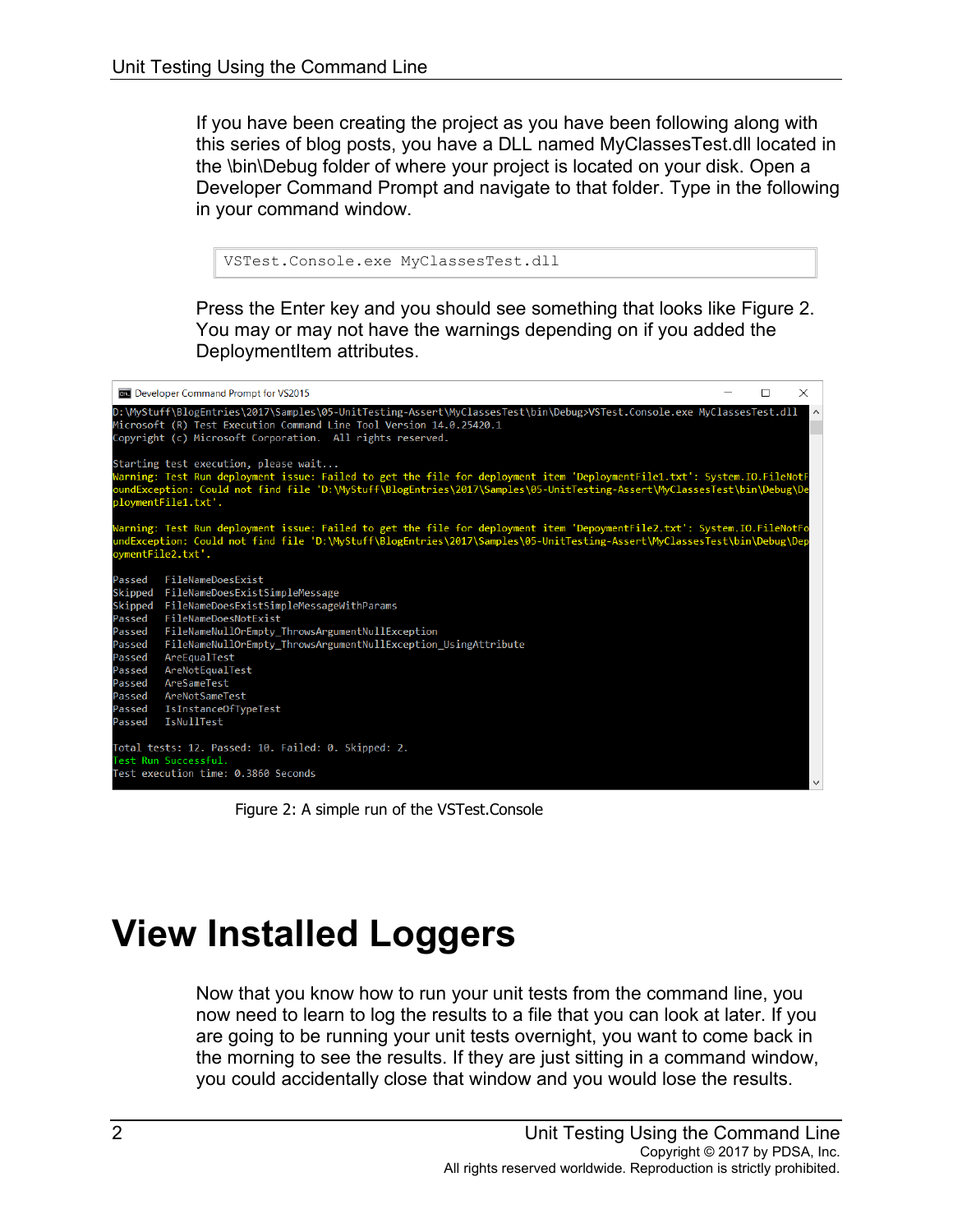Instead, the VSTest.Console utility has a set of loggers that you can use. Type in the following in the command window.



Figure 3: View the log options you can use with VSTest.Console

<span id="page-2-0"></span>The ConsoleLogger is the one you are currently looking at in your command window. The TfsLogger is useful if you are using Team Foundation Server as it allows you to send the results to TFS so you can assign work items based on any failed unit tests. The last one is the one that will be useful if you do not have TFS. The TrxLogger creates a .trx file which you can load into Visual Studio and see a list of all of your unit tests. You can then click on each test and see the results, and the outputs for that test.

## **Using Logger**

Let's take a look at using the TrxLogger option when using the VSTestConsole.exe utility. Type in the following into the command window.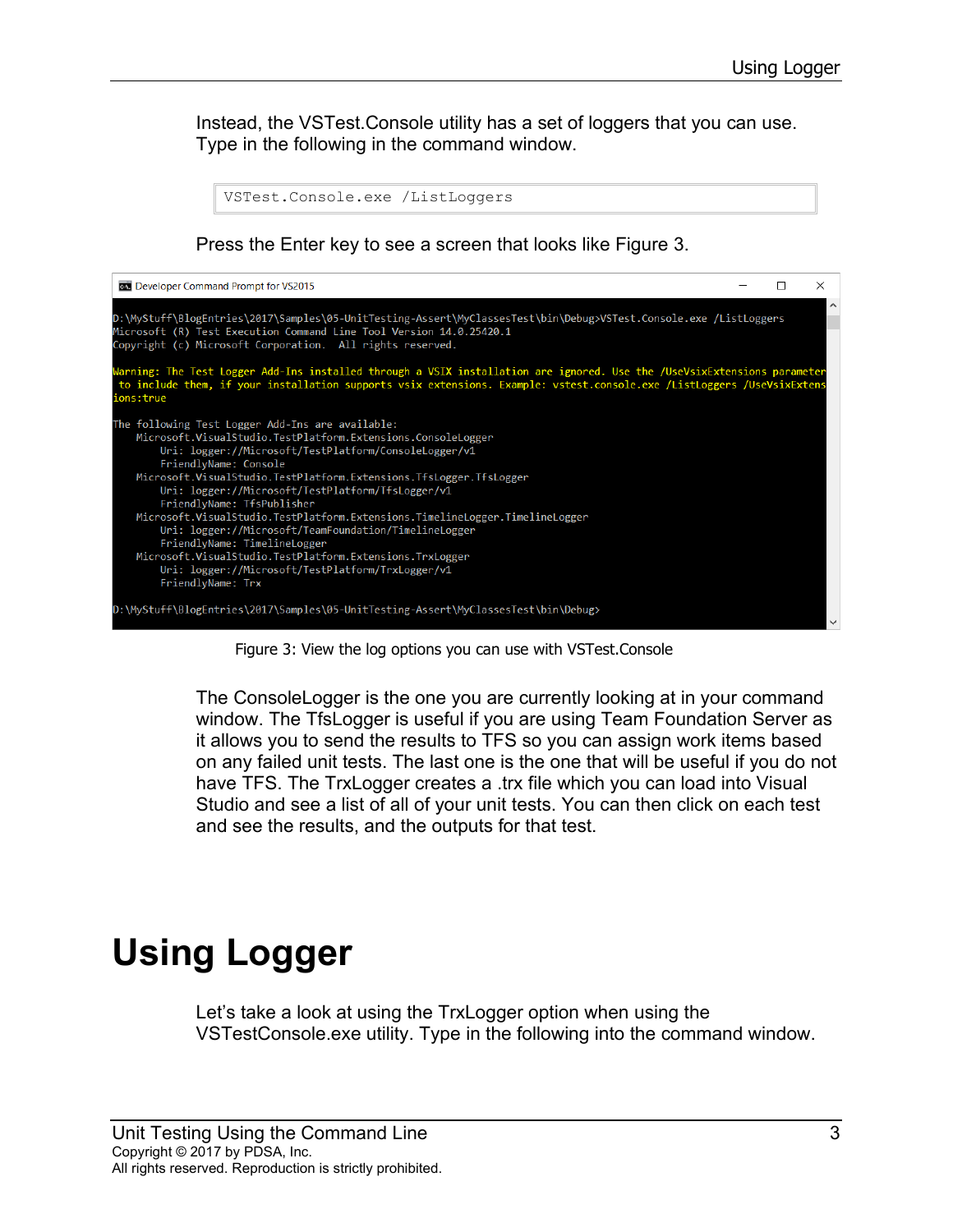VSTest.Console.exe MyClassesTest.dll /Logger:trx

Press the Enter key and the unit testing will run. The results are now stored in a .trx file located in the TestResults folder under your \bin\Debug folder. Each time you run a new .trx file is added with a later date and time add to the file name.

Double click on any of the \*.trx files and it will load the results into a Test Results window in Visual Studio as shown in [Figure 4.](#page-3-0) You can double-click on any of the tests to see the output from that test.



Figure 4: Visual Studio can display all results from a .trx file

#### <span id="page-3-0"></span>**Run Specific Test(s)**

The VSTest.Console utility allows you to specify single or multiple test method names to run. If you are just testing one or two items, there is no reason to run all the tests in your DLL. Add the /Tests parameter on the command line followed by a comma-delimited list of method names you wish to execute. Type the following into your command window.

```
VSTest.Console.exe MyClassesTest.dll /Tests:FileNameDoesExist
```
Press the Enter key and you should see a result that looks like [Figure 5.](#page-4-0)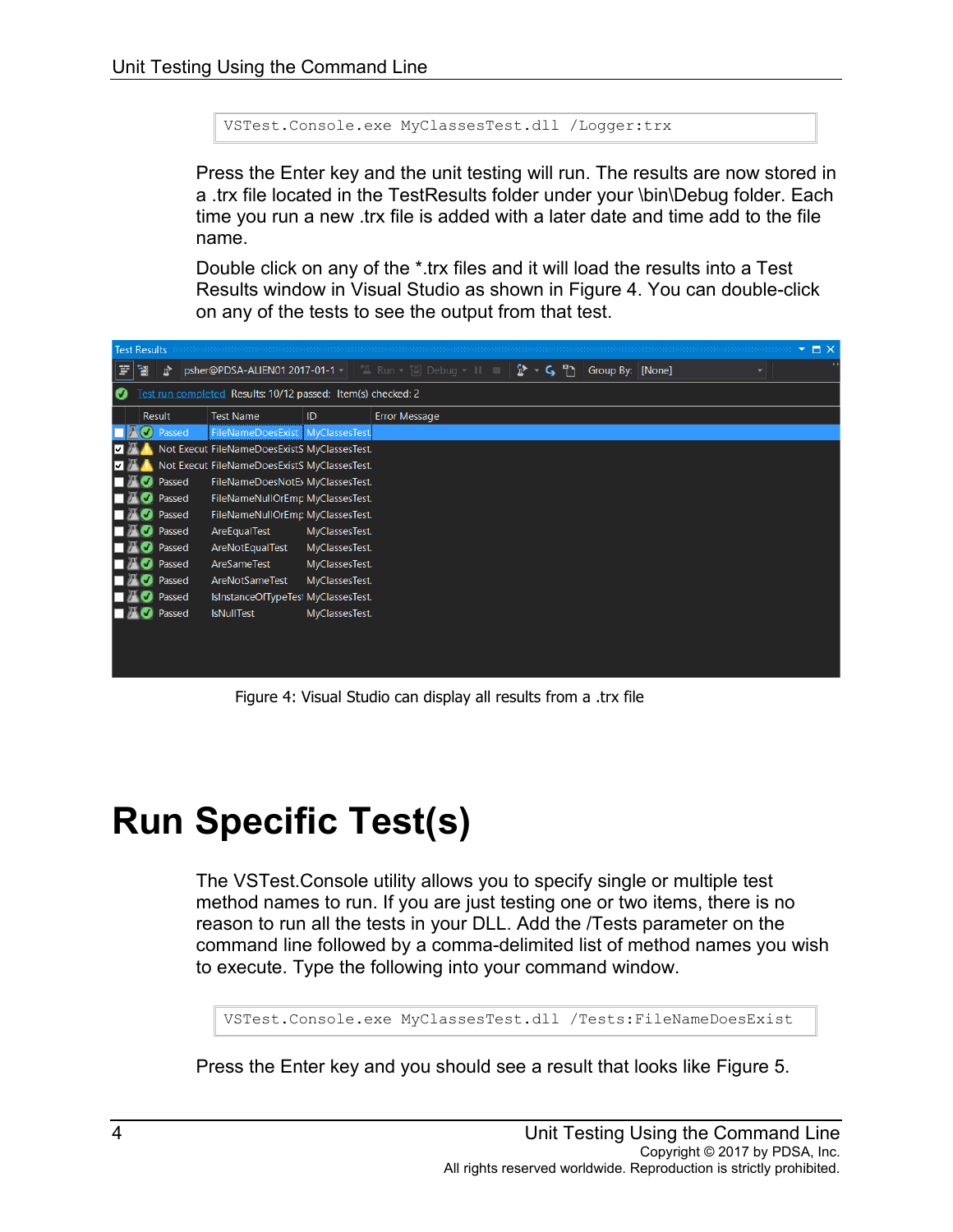

Figure 5: The /Tests parameter does pattern matching on your method names

<span id="page-4-0"></span>Notice that multiple tests where run even though you only specified a single name. This is because the /Tests parameter uses pattern matching on your method names. It will find any method that starts with the name you pass in and run those methods.

You can use a comma-delimited list to specify different sets of methods to run. Type the following into your command window.

```
VSTest.Console.exe MyClassesTest.dll 
/Tests:FileNameDoesExist,
FileNameNullOrEmpty_ThrowsArgumentNullException
```
Press the Enter key and you should see results that look similar to [Figure 6.](#page-4-1)

<span id="page-4-1"></span>

Figure 6: You may use a comma-delimited list after the /Tests parameter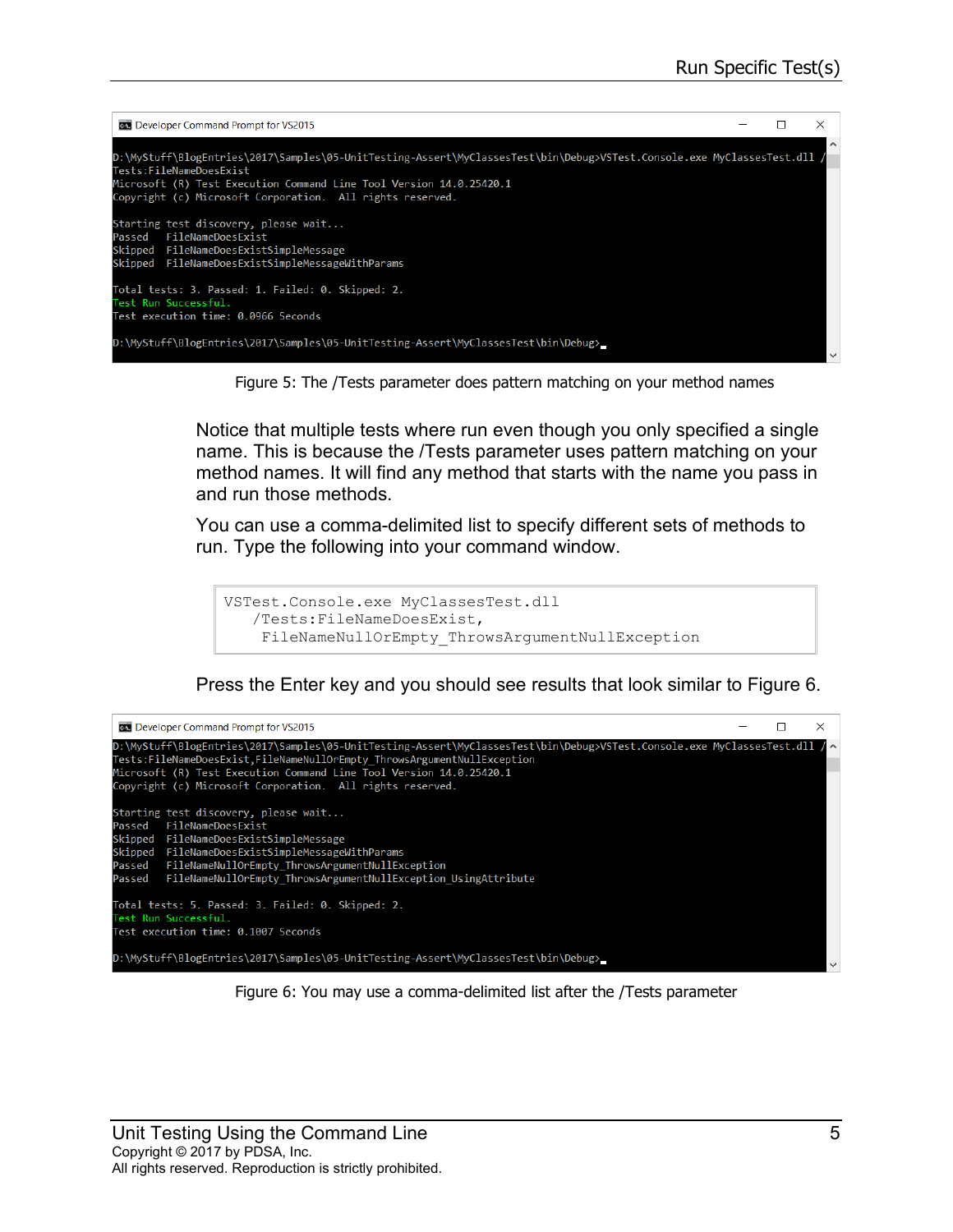#### **Filter Tests to Run based on Attributes**

As mentioned in the blog post on attributes, the Priority attribute is not used by the unit test framework. However, when you use the VSTest.Console utility, you are allowed to filter based on the Priority attribute. Type in the following to the command window and you can run just those methods that have the Priority(1) attribute.

```
VSTest.Console.exe MyClassesTest.dll
/TestCaseFilter:"Priority=1"
```
The /TestCaseFilter lets you specify attributes and specific names of methods to run. For example, if you want to just run one test with the name of FileNameDoesExist, you type in the following into the command window to run that one test.

```
VSTest.Console.exe MyClassesTest.dll
/Name:"FileNameDoesExist"
```
Another attribute you can specify to run is TestCategory. Run the following in the command window to just run those tests marked with [TestCategory("NoException")].

VSTest.Console.exe MyClassesTest.dll /TestCaseFilter:"TestCategory=NoException"

You are not allowed to use both the /TestCaseFilter parameter and the /Tests parameter together. You must just run one or the other.

## **Summary**

Running unit tests in a batch is made easy with the VSTest.Console.exe utility. This utility allows you to log the output to a file for later review. You can also log to TFS to help you assign work items to unit tests that fail. The VSTest.Console utility also lets you filter the tests to run using either a /Tests parameter, or a /TestCaseFilter parameter.